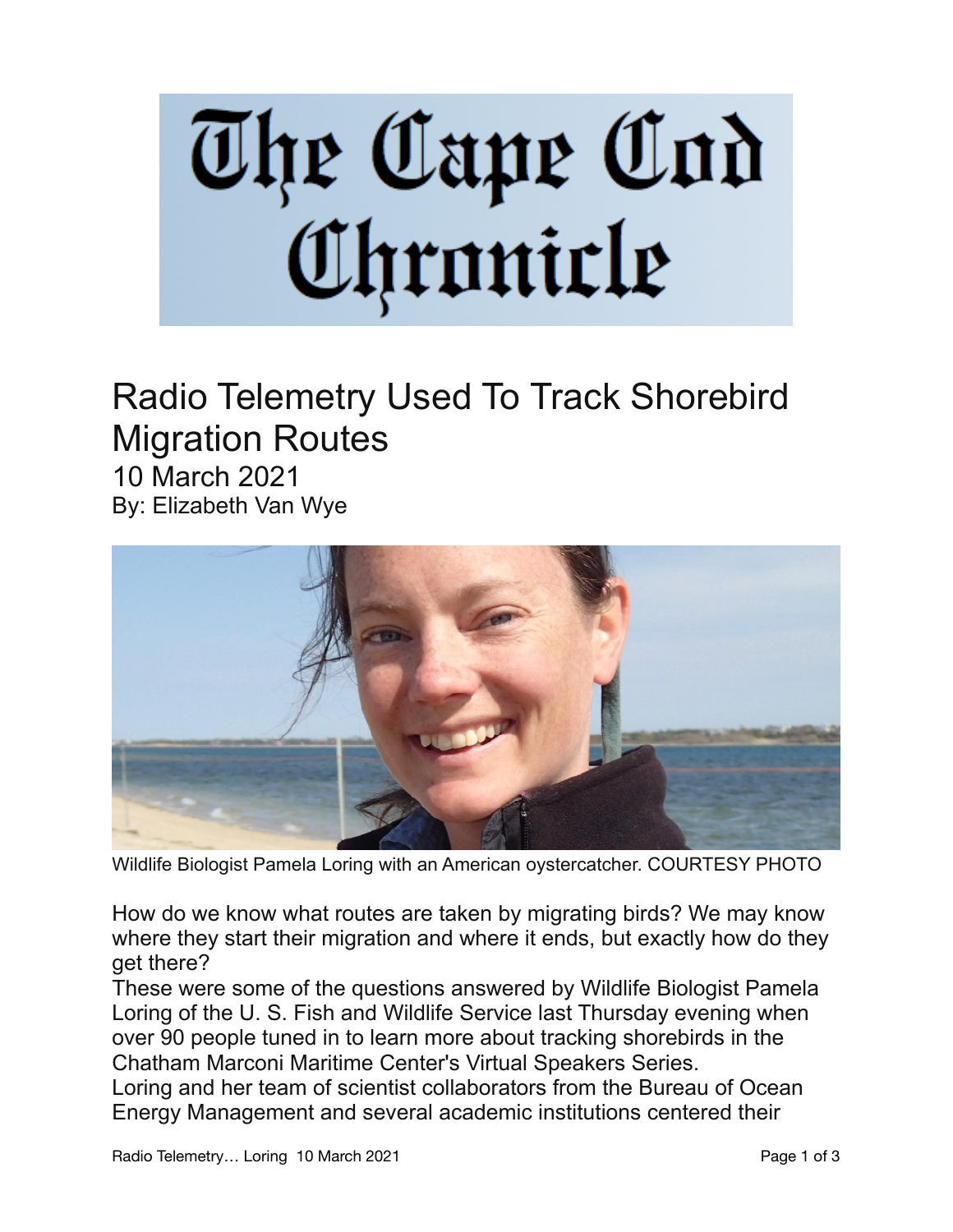tracking research on three coastal birds familiar to Cape Codders – the piping plover, the roseate tern, and the common tern. The research is critical to ensuring that proposed offshore wind energy areas up and down the east coast do not inadvertently impact these bird populations. In the case of piping plovers, a threatened species that nests on our coastline, scientists knew that they traveled from the Atlantic coast to the Caribbean, Loring said. Did they fly across the ocean, with no options to stop and rest, or did they take the longer route along the coast, stopping as needed?

A project using automated radio telemetry, done from 2014 to 2017, provided some surprising answers. Key to this work was the use of the international MOTUS network consisting of over 800 tracking stations, covering an area from the Arctic to the tip of South America. The birds' flight is tracked with 40-foot towers, each with six antennas covering 360 degrees capable of detecting a range of a little over 10 miles.

To track the birds, they first must be tagged. The elusive plovers were corralled using walk-in traps. Researchers then affixed lightweight transmitters about the size of a penny and weighing less than .2 grams on 150 plovers. How do they do that? Super glue was the surprising answer. More answers came after mapping the tracking results. From late July to early August, piping plovers do indeed choose the challenging option of migrating offshore and choosing the evening hours (between 6 and 9 p.m.) to take off, when they can get a tail wind blowing to the southwest to assist them traveling over water, Loring said. In response to a question, Loring added that the birds are believed to use the stars for navigation, as well as sensing electromagnetic visual cues.

When it came to the task of finding more about the route that the common and the endangered roseate terns use to migrate from the coastal U.S. to Argentina, satellite telemetry was needed, since The birds fly outside of the range of the radio telemetry towers.

"We decided to use heavier two gram solar powered satellite transmitters," Loring said. "They are not quite as good as the towers in terms of accuracy."

Ultimately, five terns received the larger satellite tags, affixed using harness material and two stitches. Monitoring commenced as they started their migration journeys from their nesting area in Petit Manan Island off the Gulf of Maine. After departing in late July, and with a stop off in Cape Cod, one female tern took six days to fly 3,000 kilometers, or over 1,800 miles, traveling at the rate of more than 17 miles per hour, arriving in late August in Venezuela. Loring noted that birds are able to "sleep with half their brain and fly with half," flying for days on end.